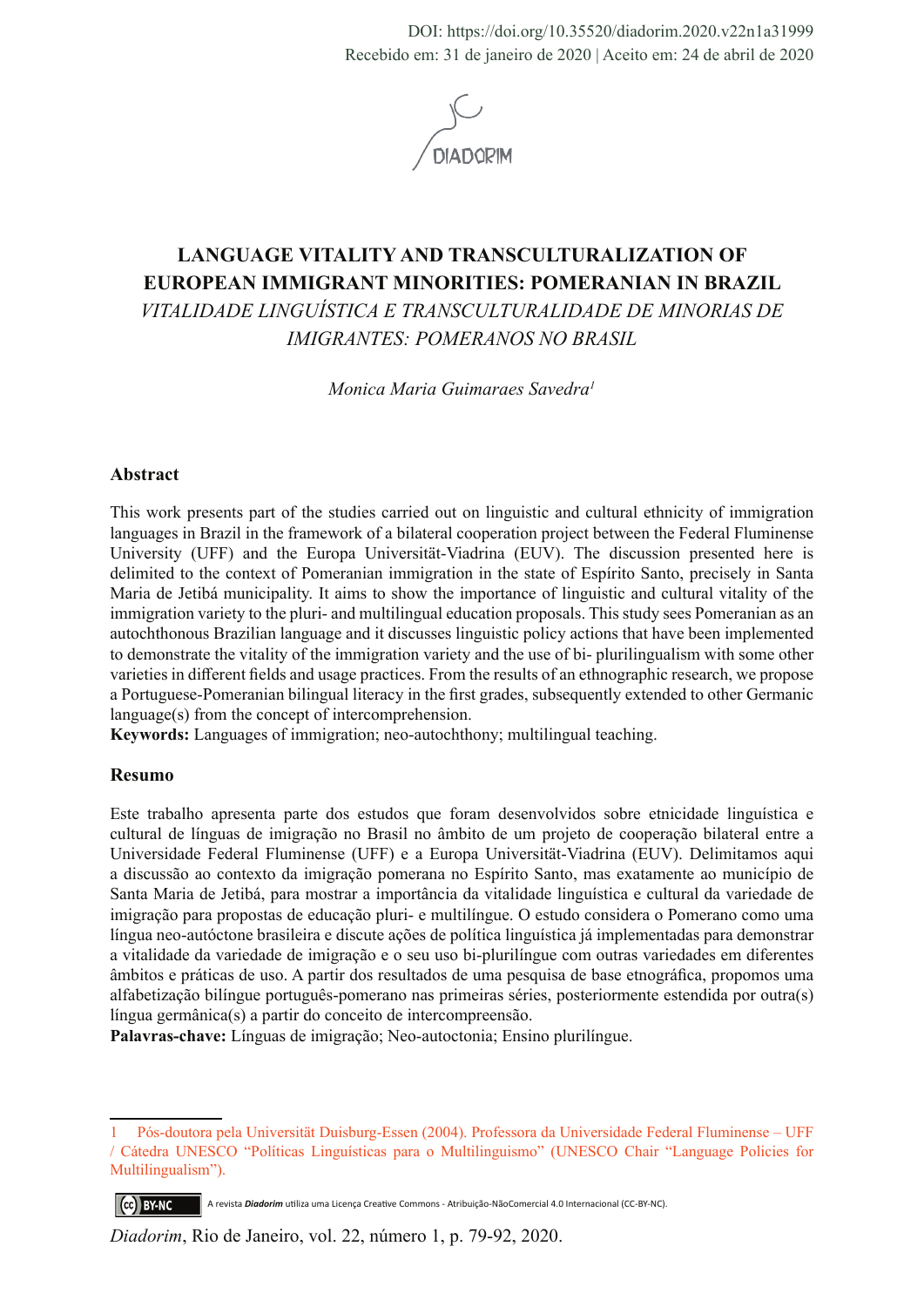**DIADORIM** 

### **Introduction**

Brazil is a plurilingual and a pluricultural country, both social and individually<sup>2</sup>, and, therefore, of rich ethnic and linguistic diversity, manifested in different situations of/in contact of languages, described as follows: i) a great number of varieties of Indigenous languages; ii) African languages introduced through the slavery context; iii) Afro-Indigenous languages<sup>3</sup>, identified in remnant *quilombo* communities; iv) European languages of colonization; v) Immigrant and refugee languages (German, Italian, Japanese, Arabic, among others); vi) linguistic varieties originating in the contact of Brazilian Portuguese with languages used in its geographical borders: from the contact with Spanish through the large Brazilian border shared with Hispanic South American countries; from the contact with French and Frenchbased Creoles in the francophone border (Oiapoque and Saint George); from the contact with English and English-based Creoles in the Guyana border (Roraima and Letem); and from the contact with varieties originating in the multilingualism of Suriname<sup>4</sup>, which stablishes different situations of contact with Dutch and Dutch-based Creoles; vii) the Brazilian Sign Language (LIBRAS) and other sign languages used in communities of deaf people; viii) specific ethnic speeches such as the Gypsy's; ix) varieties of formal foreign languages acquisition.

In this paper, the focus of the discussion lies on the subject of heritage languages and cultures in immigration contexts in Brazil and we delimit the discussion to the analysis of the processes of transculturality, belonging, autochthony and territoriality expressed in the ethnolinguistic and cultural development of a Germanic variety taken to Brazil in the immigration context of the 19h century. We selected a contact situation for discussion: a rural situation: the Pomeranian immigration to the State of Espírito Santo, focusing on the town of Santa Maria de Jetibá. The Germanic variety selected for analysis is the Pomeranian (*Pommersch*, *Pommerschplatt*, *Pommeranisch* or *pomerano* in Brazil), a West Germanic variety from the Low German/Saxon (East) subfamily, originating in the old Pomerania, historic region formerly situated between current Germany and Poland.

<sup>2</sup> We choose to use the terms *social* and *individual plurilinguism*, as explained in Savedra and Perez (2017). The concepts of plurilingualism and multilingualism are used by different authors quite similarly. For the Council of Europe, the concept of multilingualism would be reserved for the society, while the concept of plurilinguism would be related to the individual. In German there is only one term to designate the two concepts: *Mehrsprachigkeit*. In addition to the terminological inconsistency, the option for *plurilingualism* lies in the fact that we understand the term as an extension of *bilingualism* and, therefore, consider it to be more appropriate to define the contact, the interaction and the coexistence of two or more languages.

<sup>3</sup> Oliveira et al. (2015) discuss about the concepts of Afro-Brazilian Portuguese and Indigenous Portuguese to present what they argue to be an *Afro-Indigenous Portuguese* (*PAfroInd*), a type of popular rural variety which possess ethnolinguistic particularities and can be located in the *continuum* of Brazilian Portuguese varieties.

<sup>4</sup> In Suriname there are more than 20 coexisting languages, being Dutch the official one, spoken by approximately 60% of the population. Sranantongo, a Creole, is spoken as mother tongue by many Surinamese, being also a lingua franca, used by almost everyone in the country, including many Brazilians who, in their vast majority, do not learn the official language (Perez, 2017).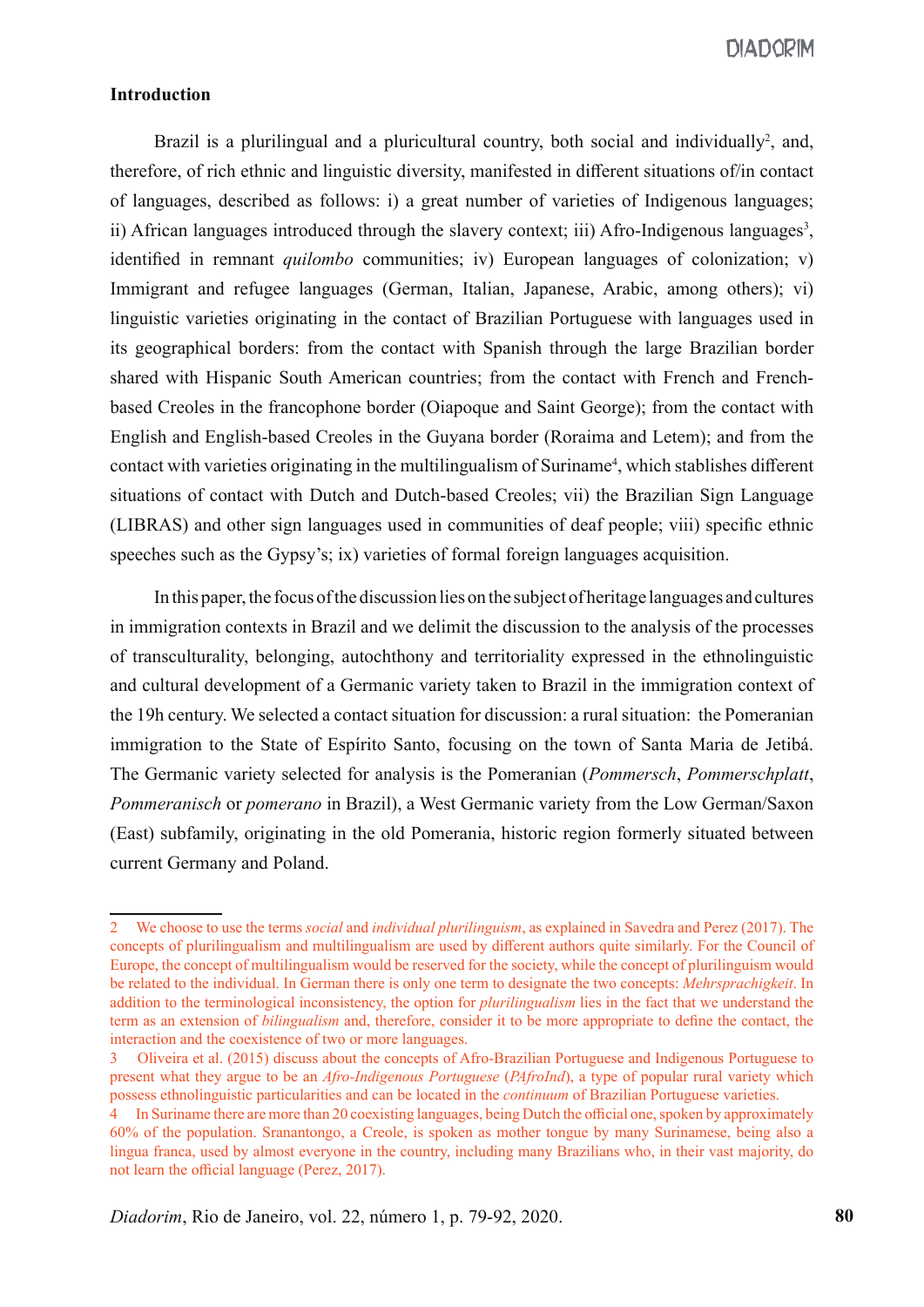### **Germanic immigration in Santa Maria de Jetibá: A rural immigration**

The socio-historical context in the period of the Germanic immigration to Brazil was marked by the desire for change, favouring the discourse related to immigration policies.

Several studies point to the year 1859 as the beginning of the arrival of the first immigrants from Pomerania to the State of Espírito Santo (RÖLKE, 1996; MARTINUZZO, 2009), in the colony of Santa Leopoldina, territory now belonging to Santa Maria de Jetibá MJ, where the study was developed.

The Pomeranian immigration, as in so many other immigrations occurring in that period, was influenced by a socio-historical and political context marked by the process of slavery abolition, which began in the second half of the 19th century and led the country's elite to worry about the loss of labour force.

Savedra and Mazzelli (2017) present a detailed historic account of the arrival of the Pomeranians to Espírito Santo, and report the view of many historians who state that, on the part of the political and social elite of the time, the coming of the European settlers was related to the occupation of rural areas in Brazil, a solution to the forthcoming loss of slave labour, in addition to reinforcing the racist discourse of that time about the *whitening* of the race, which was mainly composed by black ethnicity.

Located 80 km from the state's capital, Vitória, the town of SMJ is a mountainous region of Espírito Santo. According to IBGE<sup>5</sup> data, the population of the municipality in 2019<sup>6</sup> counted 40.431 inhabitants. As reported by the site of the Municipality of SMJ, the region is strongly marked by the presence of agriculture, a cultural influence of the Pomeranian people, who is predominantly agricultural.

The historical origin of the settlement of this region and the survival of immigrant cultural traits make it possible, to this day, the observation, in Santa Maria de Jetibá, of the Pomeranian language being commonly used in the community's daily life, and observed in the linguistic landscape.

Studies have been conducted over the past 10 years to observe and analyse the situation of the Pomeranian language in Espírito Santo (HÖHMANN, 2011; SAVEDRA, HÖHMANN, 2013; BREMENKAMP, 2014, FOERSTE, 2016;) and, more recently, the master's dissertation of Mazzelli (2018) has analysed and discussed the glottopolitical actions that have occurred and/or interfered in Santa Maria de Jetibá municipality through a historical account from the beginning of the immigration process (1859) onward.

<sup>5</sup> *Instituto Brasileiro de Geografia e Estatística* (Brazilian Institute of Geography and Statistics).

<sup>6</sup> https://cidades.ibge.gov.br/brasil/es/santa-maria-de-jetiba/pesquisa/33/29171?tipo=ranking&ano=2019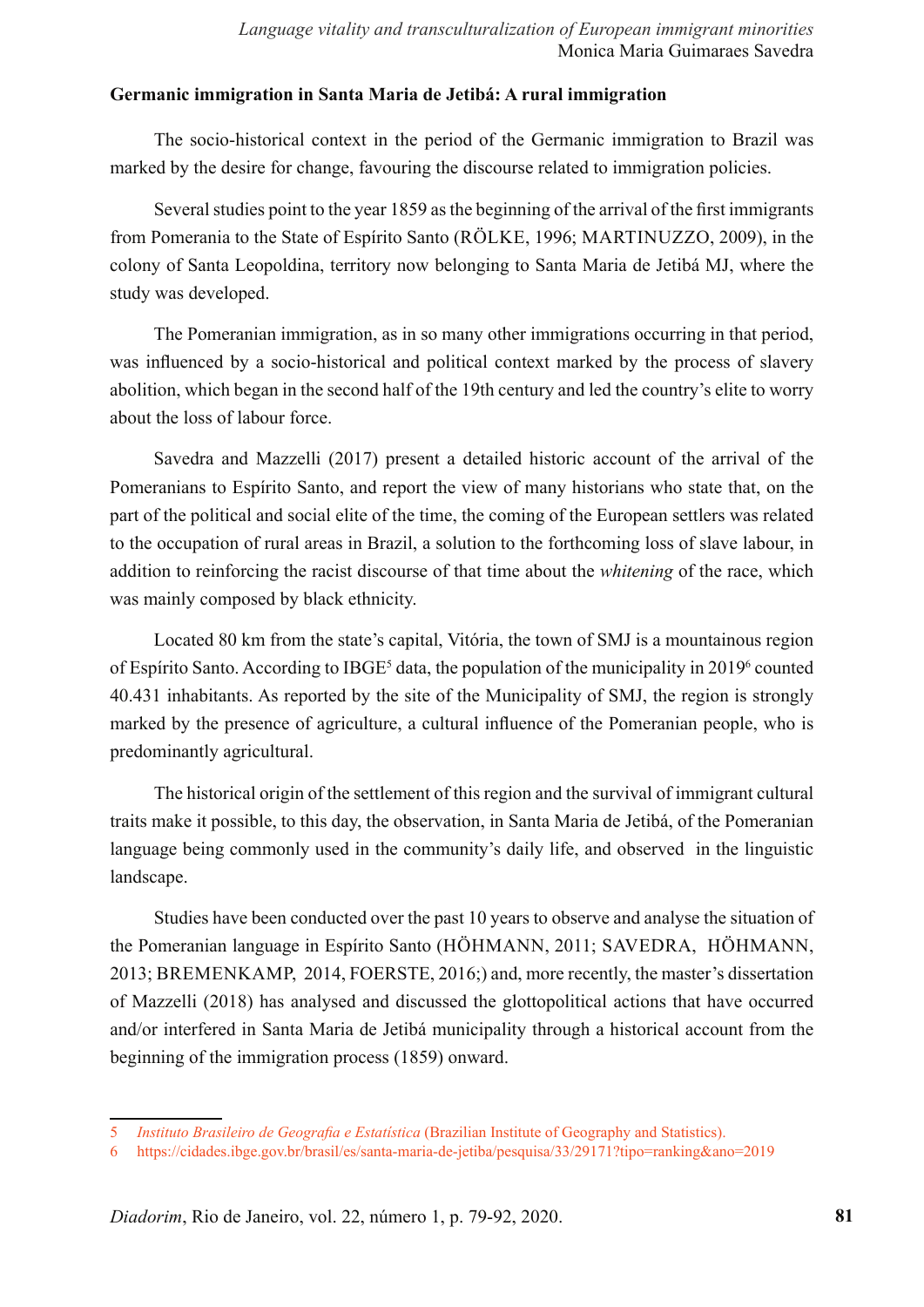As a result of her dissertation, Mazzelli points out actions taken by several agents, such as the community of Pomeranian origin, the Lutheran Church and the Brazilian State, and demonstrates how they have happened due to different social, political and linguistic motivations. Those actions have positively and/or negatively influenced the use of Pomeranian and resulted in the current linguistic context found in the studied *locus*.

In 2013, Savedra and Höhmann had already indicated the proposed actions for the revitalization and co-officialization of Pomeranian in Espírito Santos' municipalities and also presented the Pomeranian School Education Program (PROEPO - *Projeto de Educação Pomerana*), also indicating the importance of the encyclopaedic Pomeranian-Portuguese Dictionary (*Pomerisch-Portugijsisch Wöirbauk*) by Tressmann, published in 2006 for the teaching of the written language, which was of oral tradition until then. Since then, in an attempt to normalize Pomeranian writing, the dictionary has been supporting the formulation of teaching materials used by PROEPO. Nonetheless, it is worth mentioning that both the dictionary and the PROPEPO are under constant review and updating.

By identifying the glottopolitical actions that have permeated the development of the Pomeranian language in Santa Maria de Jetibá, since the beginning of immigration, Mazzelli points to *corpus* and *status* planning actions. In relation to *corpus* planning, the author particularly highlights the actions for written language consolidation, such as: i) the first publication in Pomeranian, in the newspaper *O Semeador* ("The Sower") in 1983; ii) Marineuza Waiandt's work in the confection of teaching materials, already analysed by Koeler (2016); iii) and Ismael Tressmann's dictionary, already cited above. Koeler highlights the great importance Marineuza had for the community of Alto Santa Maria in guaranteeing an education directed to a bilingual and peasant reality, also highlighting that Marineuza founded a Pomeranian memorial, the *Waiandts Huss* (Waiandt's Haus), a preserved Pomeranian dwelling that houses a huge collection of items related to the history and culture of the Pomeranians.

As for *status* planning, the author refers to political actions for language maintenance and promotion, such as: i) PROEPO, the Pomeranian School Education Program; ii) the use of Pomeranian in city signs; iii) the coofficialization of the language in the municipality in 2009<sup>7</sup>; iv) the language promotion in the community media, such as the Pomeranian Radio FM, founded by the Community Radio Association of SMJ in 1998; the *Pommerisch R@dio TV*, a multi-programming online radio with music and narration done primarily in Pomeranian<sup>8</sup>; and the online newspaper *Folha Pomerana* ("Pomeranian Paper")<sup>9</sup>; v) and the mobile application *Aprenda Pomerano* ("Learn Pomeranian") and others: basic course in 50 Lessons https://ead.

<sup>7</sup> Until December 2018, Pomeranian has been cooficialized in six municipalities in the State of Espírito Santo: Santa Maria de Jetibá, Domingos Martins, Pancas, Vila Pavão, Laranja da Terra, Itarana; one in the State of Santa Catarina: Pomerode; and one in the State of Rio Grande do Sul: Canguçu.

<sup>8</sup> Cf. The description of the *Pommerisch R@dio TV* was obtained through the mobile application. Available at <https://play.google.com/store/apps/details?id=br.com.audiobras.pomerisch>. Access on 09/27/2019.

<sup>9</sup> Available at <http://folhapomeranaexpress.blogspot.com.br/>. Access on 09/27/2019.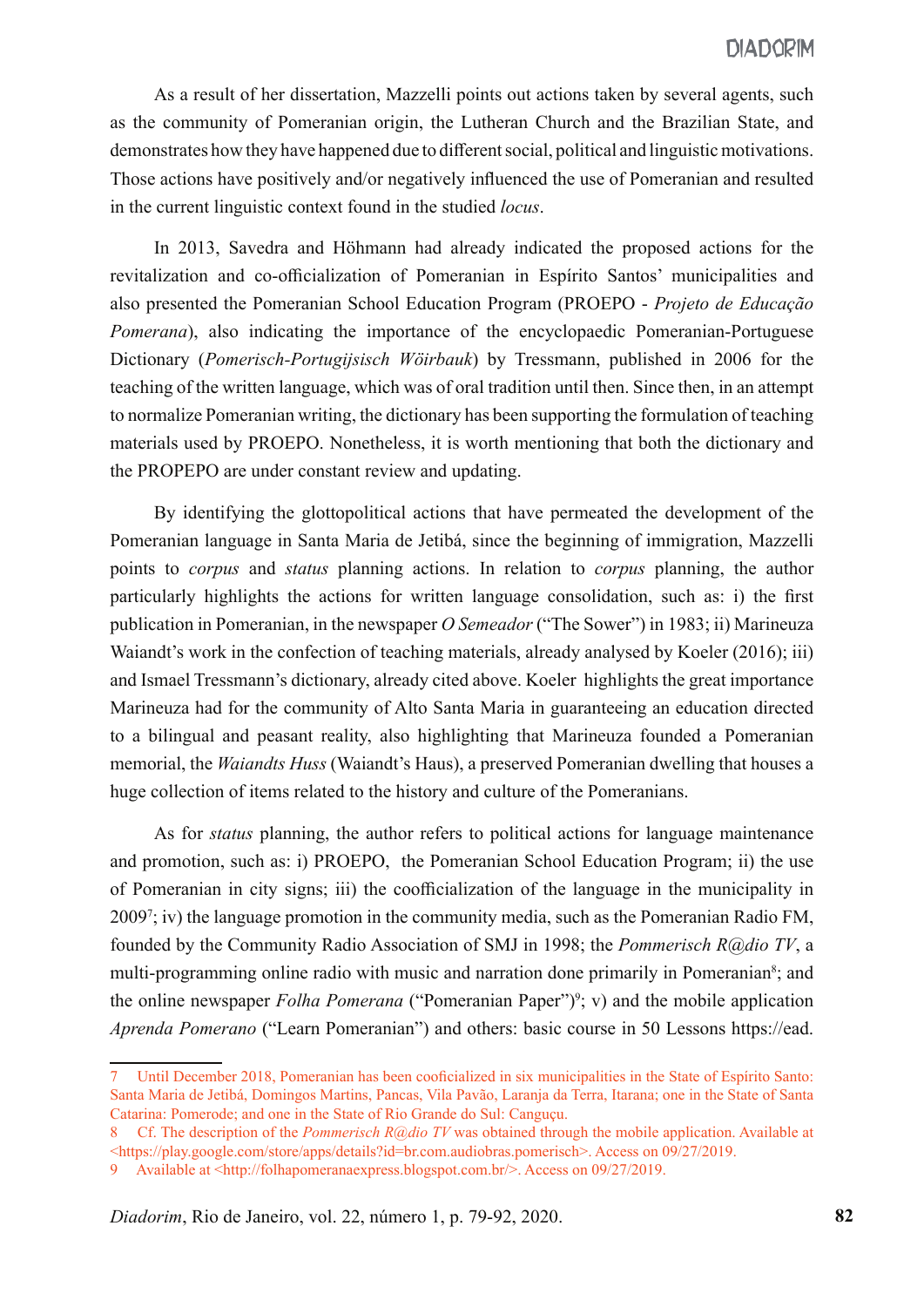pomer.com.br/course/curso-de-pomerano/ and others interactions in you tube.

 Alongside all those actions proving the undeniable presence of the Pomeranian language in the studied municipality, it is also possible to observe the apparent vitality of the language in younger generations. We thus propose to consider this Germanic variety as a neo-autochthonous Brazilian variety, for its coofficialization in Brazil, and neo-autochthonous based on the concepts of autochthony and territoriality, as explained by Savedra and Mazzelli (2017), as briefly discussed below.

The occupation and settlement process, in which immigrants were given very isolated lands in the mountains in Espírito Santo, has favoured the community's isolation, which settled in inaccessible locations. This favoured the maintenance, the strengthening and the survival of identity traits, such as language and other cultural expressions.

Tressmann (2005) states that the Pomeranians are a peasant people who have, since their arrival, recreated their peasant way of life. They have maintained the use of their mother tongue, their communal celebrations/festivals, their rituals and dances, their cultural and marital customs, the magical acts that accompany rites of passage, such as confirmation, marriage and death, the continuity of fantastic narrative of peasant oral tradition.

Hartwig (2011) reinforces Tressmann's point of view by ascertaining that Santa Maria de Jetibá's Pomeranians are not entirely detached from their roots in ancient Pomerania, as they have kept alive, in exile, a strong sense of what the "homeland" is, and have tried to preserve a "Pomeranian cultural identity". Therefore, the municipality is currently considered the most Pomeranian in Brazil, and one of the most populated Pomeranian nucleuses in the world, as stated by the author.

To reinforce the view of language, space and identity, we use, in our study, Tacke's (2015) view of territoriality. For the author, territoriality plays a strong role in local identity, as both the individual and the community are strongly connected by geographical space, and this sociocultural connection is part of the construction of individual and collective identity.

It is important to point the great influence of peasant activities on the so-called *Land*. The concept of peasant family is closely connected to the idea of colony, which characterizes peasantry and ethnicity. In our field research, we have observed that the concept of *Land* represents much more than territory *per se*, but also social identity and the representation of land-related family practices, such as labour division, inheritance, surplus produce commercialization, among others. *Land* is, for the Pomeranians we visit and keep in touch with, part of a value bound to identity and its linguistic and cultural ethnicity.

Another connection between Pomeranian culture and local identity refers to the language. At this point, the main milestone was the co-officialization of the Pomeranian language, which happened on June 26, 2009, with law n° 1.136 in the municipality of Santa Maria de Jetibá. Co-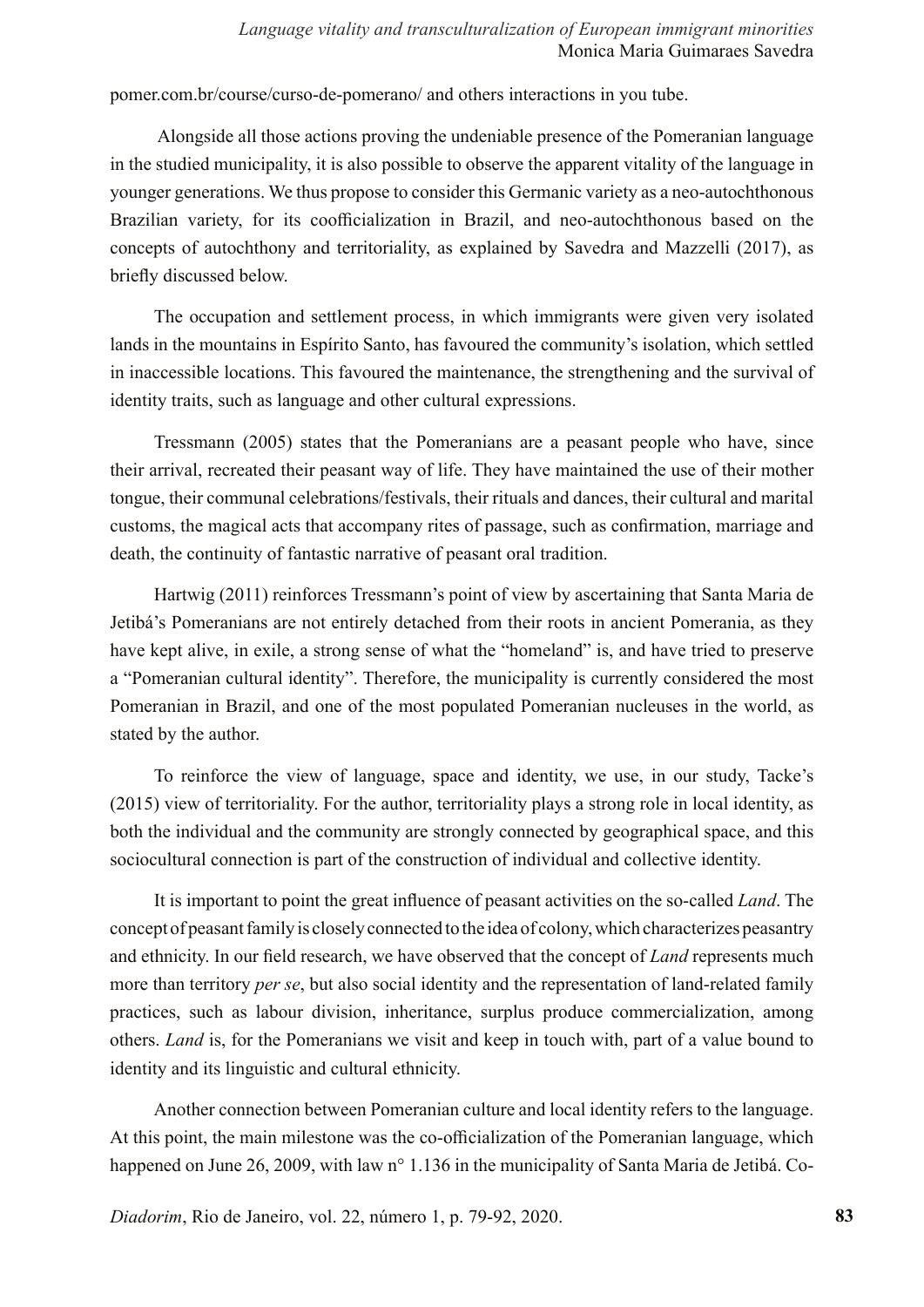officialization made the language use in public offices institutional, thus expanding its family domain.

Co-officialization has not only institutionalized the great importance Pomeranian has for the region, the community, the people's identity, but has also deepened the people's identity ties with their language and culture.

According to  $INDL<sup>10</sup>$ , the Pomeranian is an immigration language, part of the national linguistic repertoire. It has been in Brazilian territory since the arrival of the first Pomeranian immigrants 160 years ago and, as already discussed, maintains a high degree of vitality by being used by a large part of the population of Pomeranian descendants' communities, as evidenced in studies already discussed here. The terminology on autochthony and allochthony actually stimulates much discussion, and their definitions should be analysed based on the length of time a given language and/or ethnic group is present in a territory, as observed by Zenker (2011) and Tacke (2015). In this way, Savedra and Mazzelli (2017) present Zenker's studies on autochthony from an anthropological perspective, where a review on the term is made based on what has been being studied about ethnicity. Zenker (2011) concludes that indigeneity should be understood as a particular constituent of autochthony, and that the term itself should not be narrowly connected to the indigenous category, which was the case until then.

From this perspective, the authors defend that Pomeranian, belongs to the category of immigrant language. Nowadays, the inhabitants of Pomeranian communities call themselves autochthonous, by their over-a-century connection to the territory in concern, as in the case of the *locus* analysed in this study – the town of Santa Maria de Jetibá. When passing through the streets and avenues of the city, we can find the people communicating with each other in Pomeranian.

Zenker traces a connection between individuals who bond with territory and autochthony:

Conceived of in this way, 'autochthony' can be described as a triad in which its three elements – 'individual', 'territory' and 'group' – are causally linked through the interconnections of place of birth/residence, group membership with land(ed) rights [...] and shared culture/descent, while thereby being simultaneously situated in time. (ZENKER, 2011, p.71)

The co-officialization of the Pomeranian language in Santa Maria de Jetibá is an example of the deep rooting of the Pomeranian community in that territory, supported by the Universal Declaration of Linguistic Rights (UNESCO, 1996).

Going back on Tacke (2015), we come across the author's statement that, for a language and a language community to be autochthonous, they must be historically connected to the

<sup>10</sup> Decree Law n° 7387 of 9 December, 2010, which implements the Inventário Nacional da Diversidade Linguística [National Inventory of Linguistic Diversity], when the linguistic minorities present in Brazil were institutionally recognized nationwide.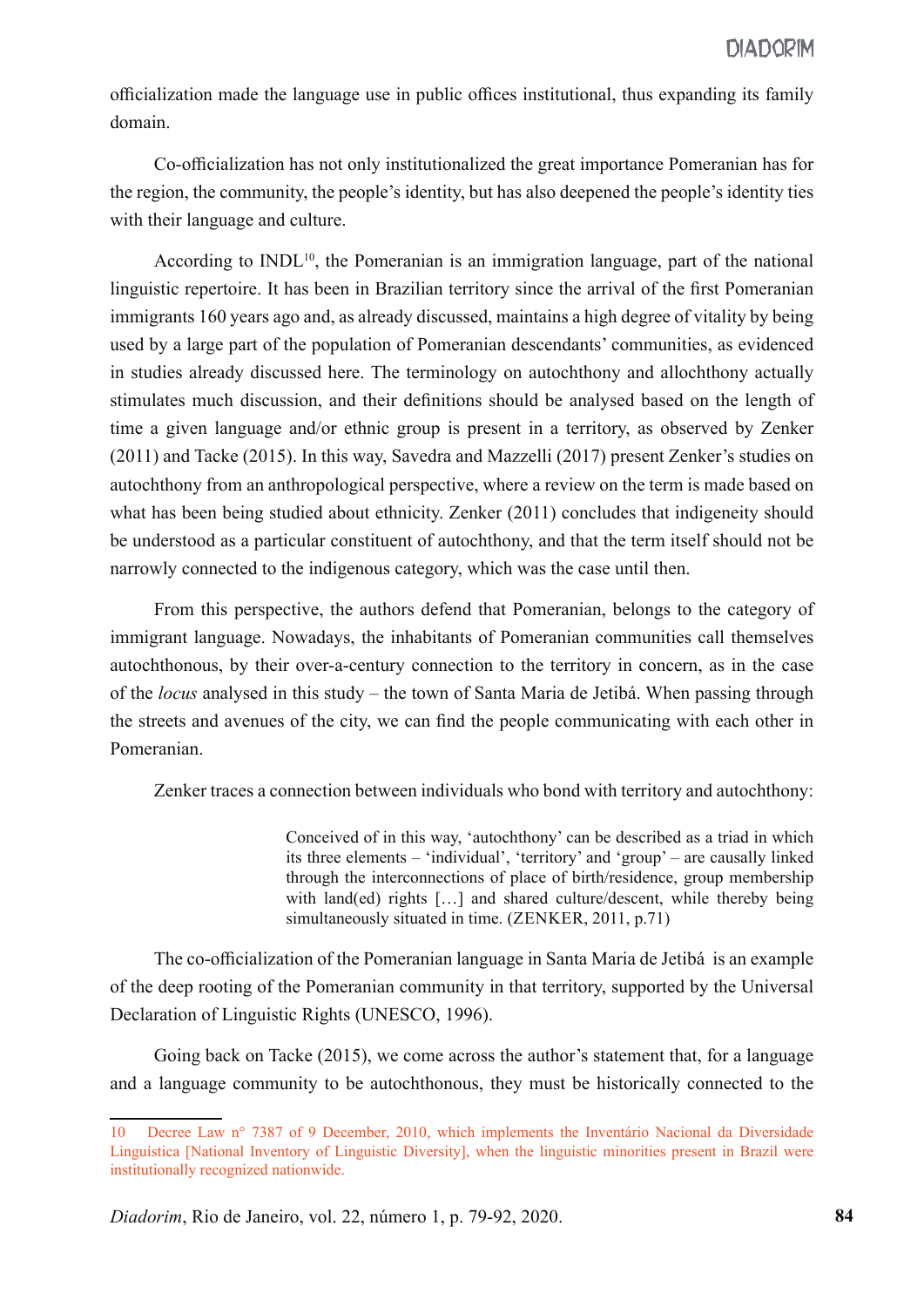territory and, for this, he classifies the degree of autochthony of language.

We thus present the following chart:





Source: SAVEDRA, MAZZELLI, 2017, adaptation of TACKE, 2015

According to the degrees of autochthony presented by Tacke, we observe that Pomeranian, being present in Brazilian territory since 1859, more precisely in the town of Santa Maria de Jetibá, fits in the classification of "minimum autochthonous", i.e., belonging to that location already.

With a high degree of vitality, Pomeranian, as an immigrant language, has gone through a co-officialization process and is part of the INDL, which makes it institutionally part of the Brazilian linguistic repertoire. Moreover, supported by Tacke's (2015) and Zenker's (2011) studies, Savedra and Mazzelli conclude, in the 2017 study, that Pomeranian is a neoautochthonous Brazilian language, for being rooted in national territory since the  $19<sup>th</sup>$  century.

## **Multilingual education based on language and cultural vitality: an empirically research-based proposal for Pomeranian**

To identify and discuss the use of language varieties in different areas of use, we carried out an ethnographic-based investigation using the following instruments: documental analysis, participant observations and field diaries, imagery observations (linguistic landscape). We also applied sociolinguistic surveys to the key-informants from a few social networks and communities of practice identified as representative of the context of immigration in the municipality investigated. During the field research, done in partnership with the German university between 2015-2018, we looked into the use of the immigration variety (Pomeranian case) and the use of other varieties in the following areas: a) nuclear family: grandparents, parents, siblings, children, spouses; b) school: the linguistic use in the following interactions: student-student, student-teacher, student-employee, teacher-employee, teacher-teacher, employee-employee; c) events and celebrations: belonging to the official calendar and organized by the communities of practice found in this study.

The documentary research was carried out in the city archive and the Pomeranian Museum, where we had the opportunity to collect historical data on the use of Immigration German varieties. It was possible to find decrees and laws that prohibited and legitimize the use of the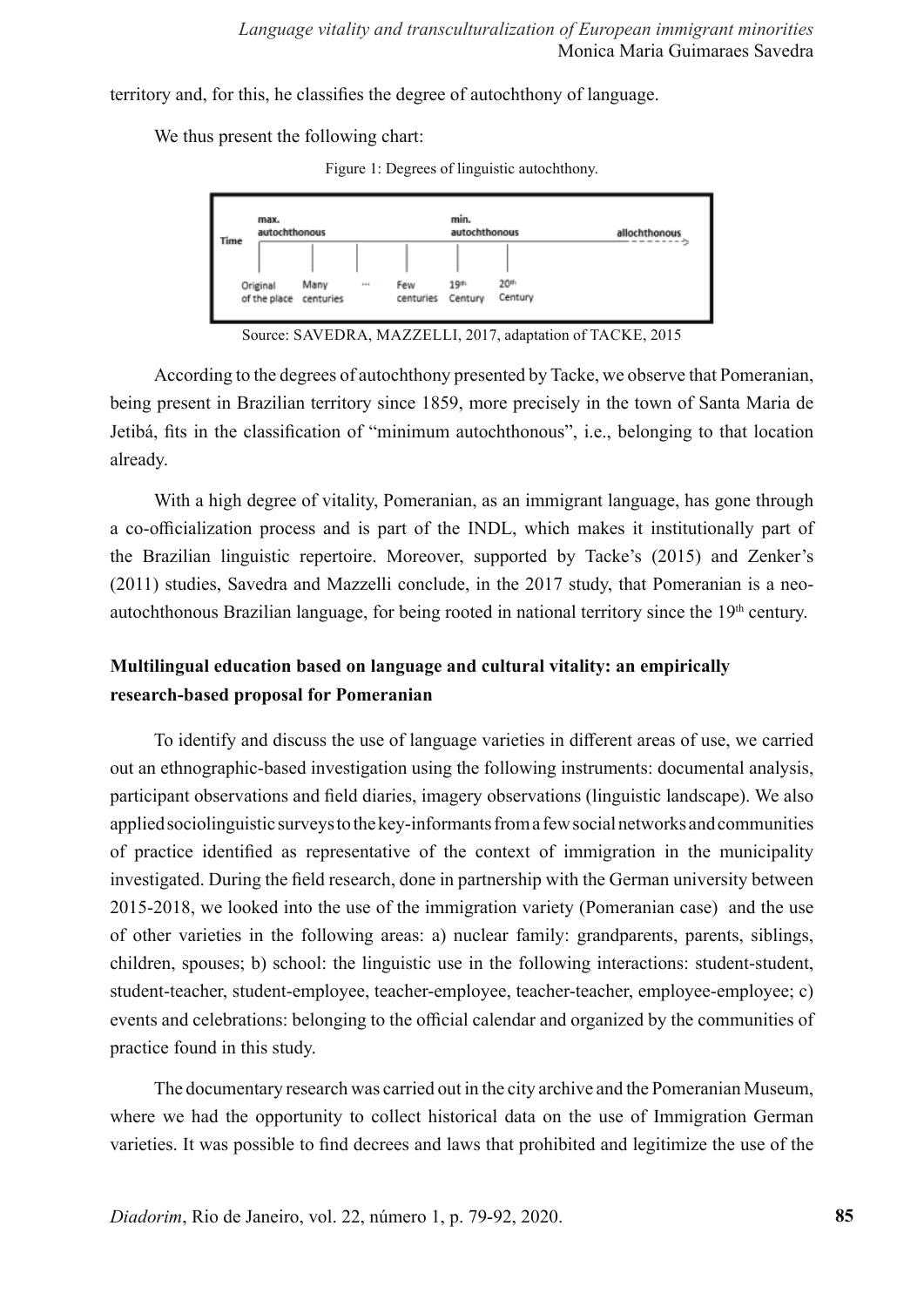Pomeranian as well as the great influence of the German in school and religious communities of the first stage of immigration (1859-1900).

During the stay in the field we could observe the constant use of Pomeranian in several areas. In the linguistic landscapes analyzed stresses the use of the bilingual pair Pomeranian-Portuguese in the public administration buildings.

As research results we could conclude that is in Santa Maria de Jetibá where Pomeranian presents people's strongest ties of identity, resisting the linguistic contact with other immigrant languages and also languages with higher social status like Portuguese and German.

Pomeranian generational transmission, daily use by the local people made possible the institutionalization of language according to the law n° 1136 in 2009. This law introduces the co-officialization of Pomeranian in the municipality. Previously stigmatized and minorized, Pomeranian had no space in a monolinguistic culture imposed mainly during the years of prohibition of immigrant languages during Getulio Vargas's (former Brazilian presensident) government. Today, no longer silenced by prohibitive language policies, Pomeranian is a coofficial language in six municipalities in Espírito Santo (Pancas, Santa Maria de Jetibá, Domingos Martins, Laranja da Terra, Vila Pavão e Itarana) and also in two other municipalities in Brazil (Canguçu in Rio Grande do Sul and Pomerode in Santa Catarina). Through the propagation of internet and other new technologies, Pomeranian speakers have several ways to interact with one another in their first language, either with people from the same region or other parts of Brazil. There are currently radio programs in Pomeranian in the internet. These actions were taken by the German descendants; they have helped to keep the language active, including by technological means. Throughout the research it became clear that the linguistic-identity practices remained as a form of resistance to the linguistic hegemony of the German and Portuguese – languages of prestige, despite all difficulties faced by the Pomeranians and their descendants at different times in History. The pressure these languages exerted on Pomeranian was responsible for the loss of vitality of the language at certain points in History. The following documentary, which is very recent, corroborates the conclusions taken here when addressing the use of Pomeranian in Santa Maria de Jetibá – important municipality for linguistic policies in Brazil. (https:// seculodiario.com.br/public/jornal/materia/documentario-aborda-uso-da-lingua-pomerana-em-santa-maria-de jetiba?fbclid=IwAR2nzv95TJBsqytWzSisHiLT6pyetnBpQQx3kAymnWDVaVBQvcHQ0WCEtUg)

To confirm the Pomeranian vitality in Santa Maria de Jetibá and to illustrate its biplurilingual use in some areas analyzed, we transcribed some linguistic marks taken from our research in situations in which we could observe high incidence of code-switching marks in its bi- plurilingual functional use of the Pomeranian and Portuguese varieties.

In examples 1 and 2 we observe the use of both varieties in code-switching situations in the conversation between the principal of a field school in Alto Santa Maria and seventh grade students.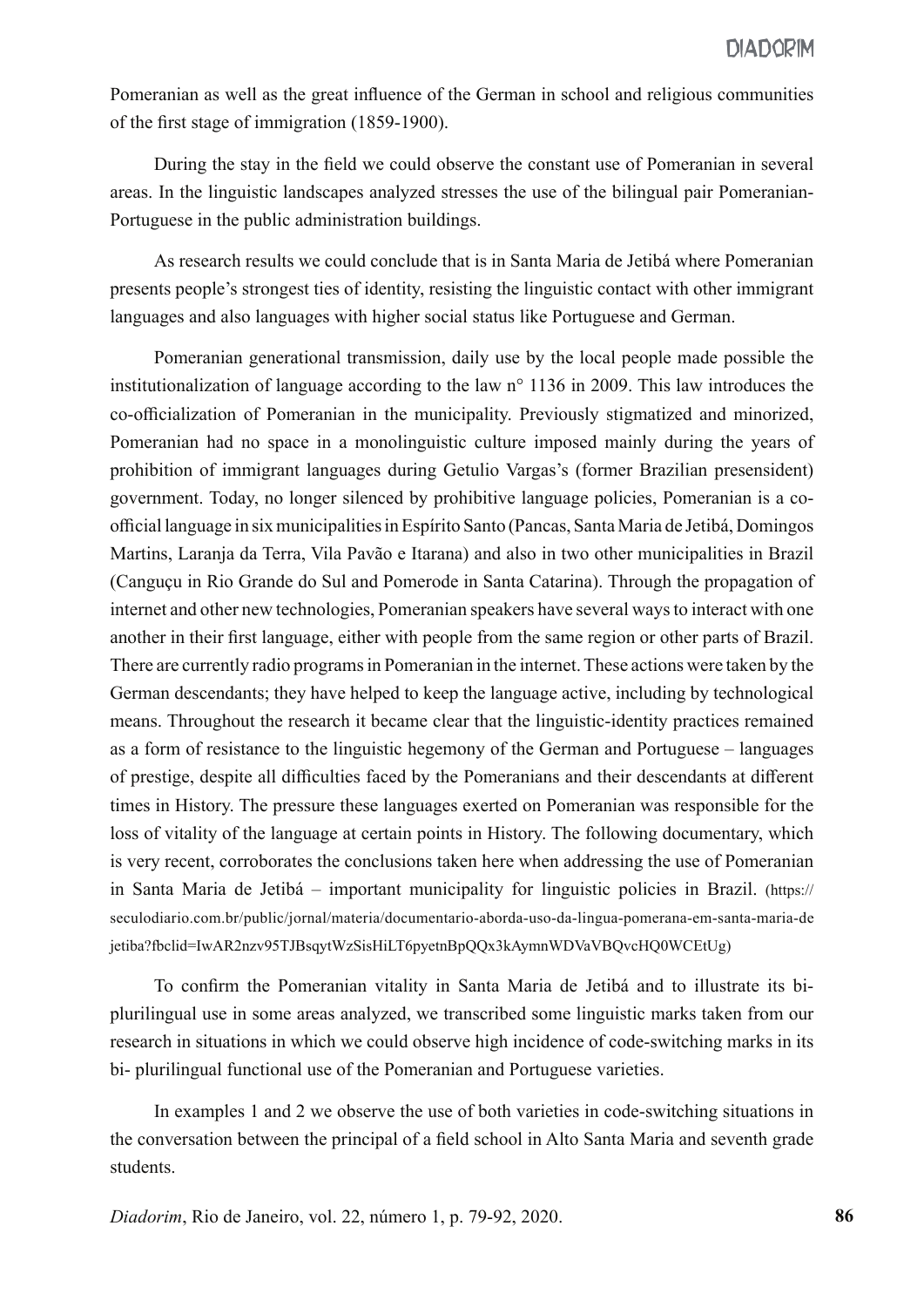(1) Dialogue between children in a full-time school in Alto Santa Maria.11

Student A: *Wat giwt dat hüüt taum mirdag?* (What's for lunch today?)

Student B: *Ik wait ni. Häst duu de cardápio ni saie?* (I don't know. Didn't you look at the *cardápio* [menu]?)

Student A: *Në, hät kain tijd geewt. Dai transporte is tau spår kåme*. (No, there was no time; the *transporte* [transport] arrived late.)

Student C: *Dat bloos kaine fisch giwt*. (Let it not be fish.)

(2) Dialogue between three students and the coordinator of the same school.

Coordinator: *Woweegen site jij ni ine raig?* (Why are you not sitting in a row?)

Student : *Weegen dai professor de pomerano hät us soo site låte.* (Because the *professor de pomerano* [Pomeranian teacher] let us sit like this.)

Coordinator: *Åwer dai pomerisch schaul is al uut. Set juuw ine raig*! (But the Pomeranian class is already over, sit in rows!)

Student: *Ah!!! Låt us man misturado site*. (Ah!!! Let us sit *misturado* [mixed]!!!)

Other example, which was also taken from the school settings, can be seen in  $(3)$  – the student shows his new notebook to his classmate.

(3) *Di tis mij heft novo* (This is my notebook *novo* [new].)

In example 4 we notice code switching in a WhatsApp conversation. The Portuguese word (moranga [squash]) was used because there is no corresponding term in Pomeranian.

(4) *Wij pante moranga* . (We plant *moranga* [squash]).

And finally, we can observe a conversation in a movie on the internet, in which a boy weeding the field says:

(5) *Ik puts bet dai* **última** *raig* (I'm already weeding the **última** [last] root.)

The boy uses the Portuguese word (última [last]) in middle of the sentence, altering the code like the students in examples 1 and 2.

In the examples above, the lexical alternation between PO and POM is clear. As for the use of the POM-GE (German) pair, as it was not the object of the study, only lexical similarities

<sup>11</sup> The transcription of Pomeranian was done according to the orthography of Ismael Tressmann's dictionary (2006). As the dictionary is being updated by the author, Tressmann kindly revised the transcripts using the new orthography he is proposing.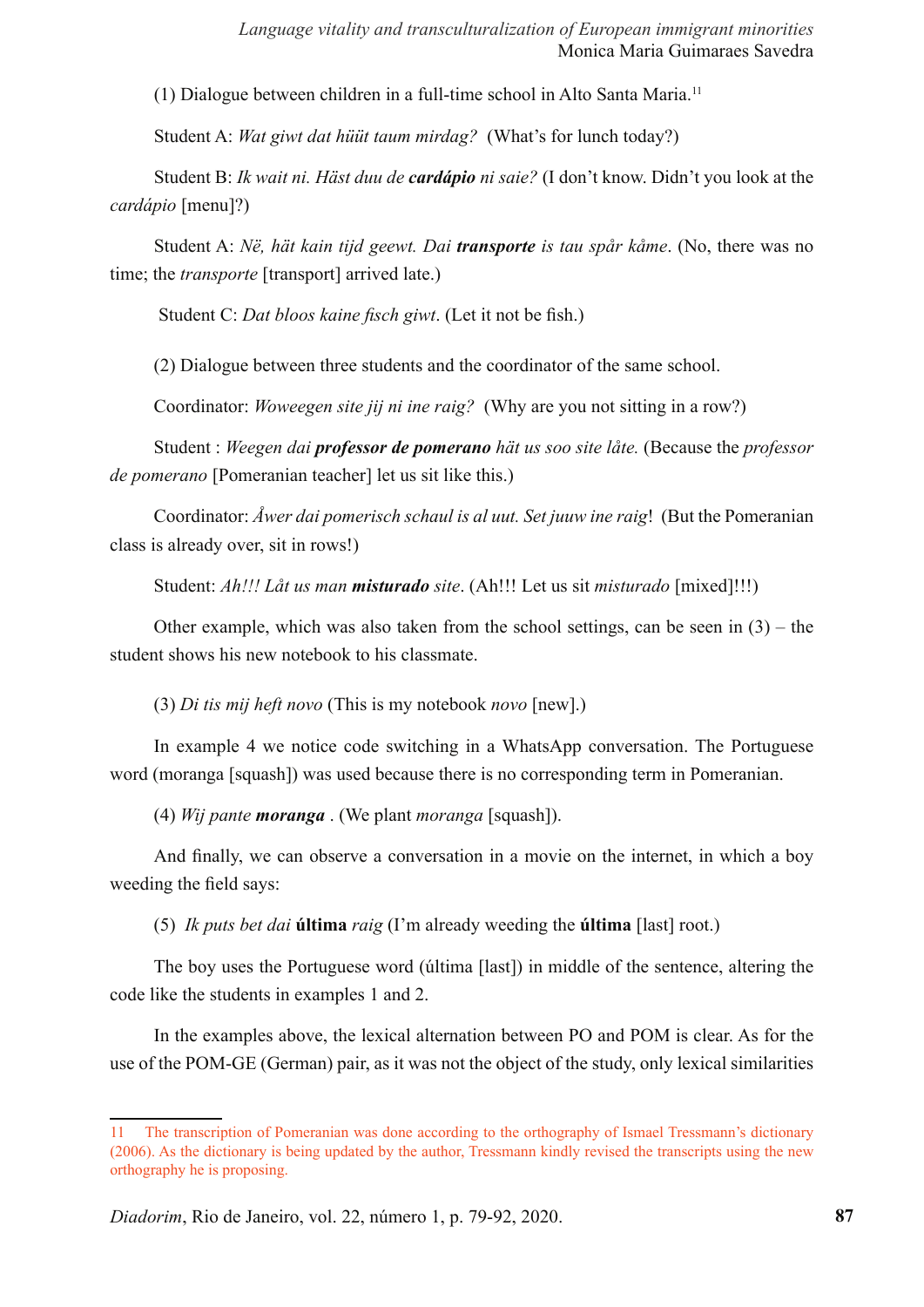between POM and GE were empirically identified, not only in conversations, but also in the observation of didactic materials used for POM teaching in schools. Some words are identical in POM/GE, allowing for intercomprehension, like: Heft (notebook), Fisch (fish), Elefant (elephant); and other very similar ones, such as Brood (POM)/Brot(GE) (bread), Metser (POM)/ Messer(GE) (knife), Disch(POM)/Tisch(GE) (table), among others. A mixture in the order of noun/adjective complements were also identified, in addition to the lexical one. In example (3), the students use the PO order and not the POM and/or GE.

Such results, in addition to the motivation we describe below, led to the delineation of a continuity of the current study that will be briefly presented.

#### **Conclusion: a way ahead**

With the implementation of sociolinguistic diagnostics to identify dimensions of bi/ plurilingualism and bi/plurilinguality in the context of the language varieties acquisition and in its functional use for communicative environment, we visited families, schools and some public administration departments.

During a visit to the Santa Maria de Jetibá Secretariat of Education, a proposal for a pilot project was agreed, to be developed with the (socio)linguistic assistance of the public universities with the intention to expand the current PROEPO (*Projeto de Educação Pomerana)*. The pilot project promotes the introduction of a bilingual Portuguese (PO)-Pomerano (POM) alphabetization, which is justified by the results obtained with our studies and reinforced by the study from Foerste (2016) that prove the bilingual linguistic situation of most subjects in the community. After the bilingual alphabetization, the project proposes the introduction of German (GE) teaching from the third grade of elementary school and, successively, the introduction of English from the fifth grade. This proposal is grounded on the use of POM as bridge language (*Brückensprache*) for teaching other germanic language such as German and English.

The concept of *Brückensprache* for Germanic language is based on the concept of intercomprehension, a work that started within the scope of Romance languages with the EuroComRom project (MEISSNER, J.; MEISSNER, C.; KLEIN, H. G.; STEGMANN, T., 2004). In this study we are going to work with the EuroComGerm project in the scope of Germanic Languages. (HUFEISEN; MARX, 2007).

The present project proposes a new challenge, since the teaching of Germanic languages in the school context (German and English) from a Germanic immigration language (Pomeranian) has not yet been introduced in Brazil.

To trace the vitality of the use of POM and GE in relation to language vitality, the following factors are to be considered:

• Regarding POM: to identify the existence of orthographies in the language: if it possesses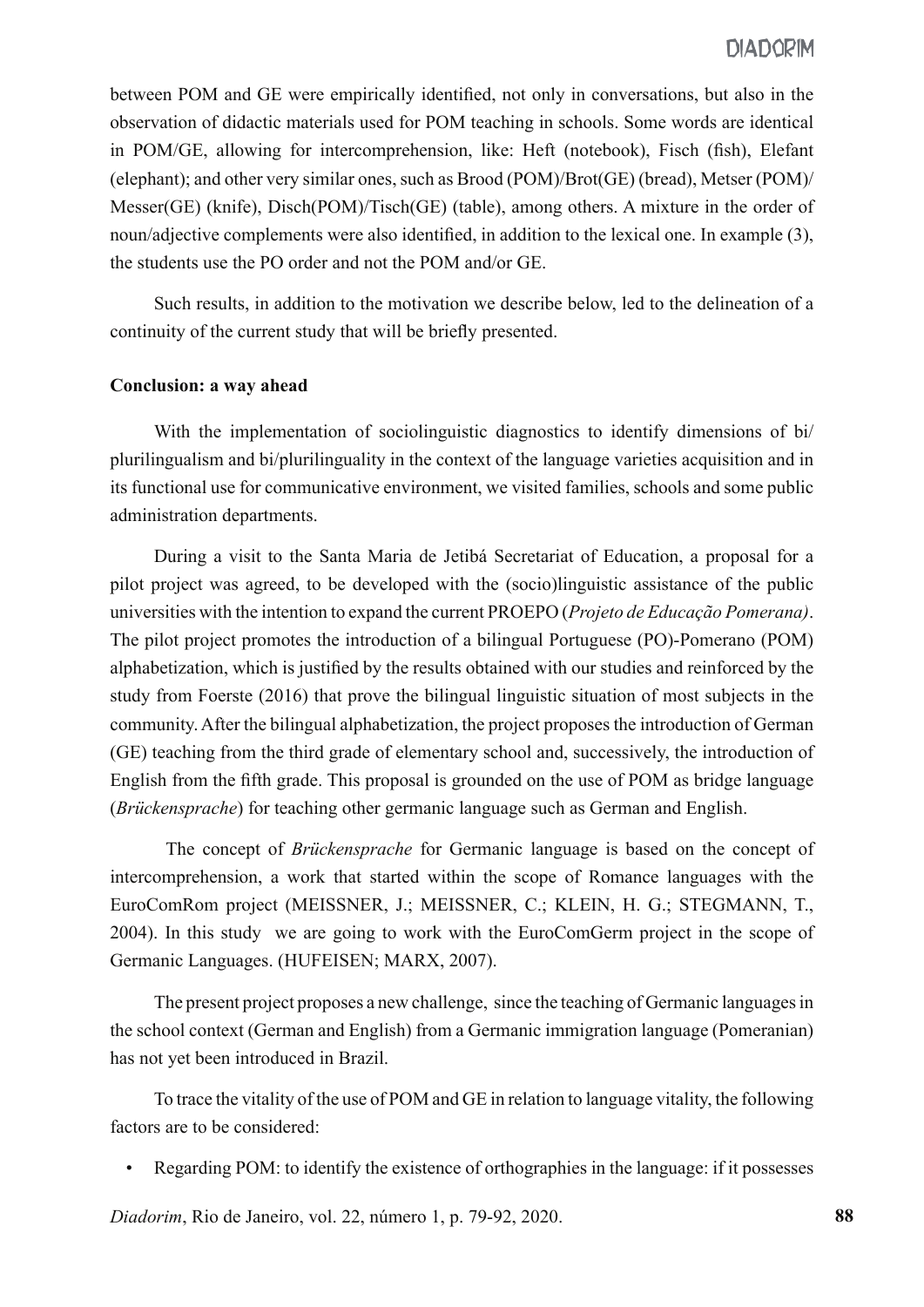one orthography or multiple orthography models (and how many). If so, to identify the multiple models;

- To identify if there is didactic material in use in POM and GE;
- To identify which style(s) is(are) used and in what contexts: school, administration, church, others;
- If there is more than one orthography (especially in the POM variety), to identify: Who elaborated it? And when? For what purpose? Is it being used in alphabetization? Who is teaching it? And where? Who currently uses it in the community? Is it relevant to what types of written products?;
- To contrast existing orthographies, since there are currently discussions on how to write the Pomeranian. It is important, because Tressmann dictionary (2006) is being updated by the author and several groups are discussing ways of writing the language.

In the case of the Pomeranian immigration in reference in this work, the struggle for the conservation of identity and cultural values should be preserved. A struggle that does not mean authentic permanence, i.e., without any form of interference, but occurs as a process of identity in change, which goes through the processes of transculturality, as in Welsch's (1999, p. 4) definition: "Transculturality is [...] a consequence of the inner differentiation and complexity of modern cultures [...]: We are cultural hybrids".

Preserving the language and culture of Pomeranian immigrants is taken as a responsibility of government. Pomeranian has obtained the co-officialization status in eight municipalities in Brazil in a process initiated in 2007 in Pancas (Espírito Santo ). In addition, a project to revitalize the variety (which was a nongraphic language not long ago) received its first dictionary in Brazil in 2006 (TRESSMANN, 2006). The implementation of Pomeranian in school with the PROEPO *(Projeto de Educação Pomerana*) in 2005 is still in evaluation and reformulation stage. Pomeranian role in Santa Maria de Jetibá can be seen as anchoring at the limits of ethnology in the everyday world, however in other places and especially among the youth it can be seen as just a cultural symbol, or language and culture heritage - language and culture of ancestors. In no case, the 'revitalization' can point to a revival of ethnic autonomy in the 19th century. Instead of a 'revitalization' in the sense of a 'revival' of linguistic or ethnocultural affiliation (German, Italian, etc.) in the transculturalization process context, ethnic heritage related to origin and national affiliation will find its way in the hybrid construction of transnational spaces.

That is purpose of this project. In the central regions of Germanic language varieties, these processes – at least in near future - involve the use of intercomprehensible varieties which will be very important and useful in international level and will contribute to promoting pluriand multilingualism in the world.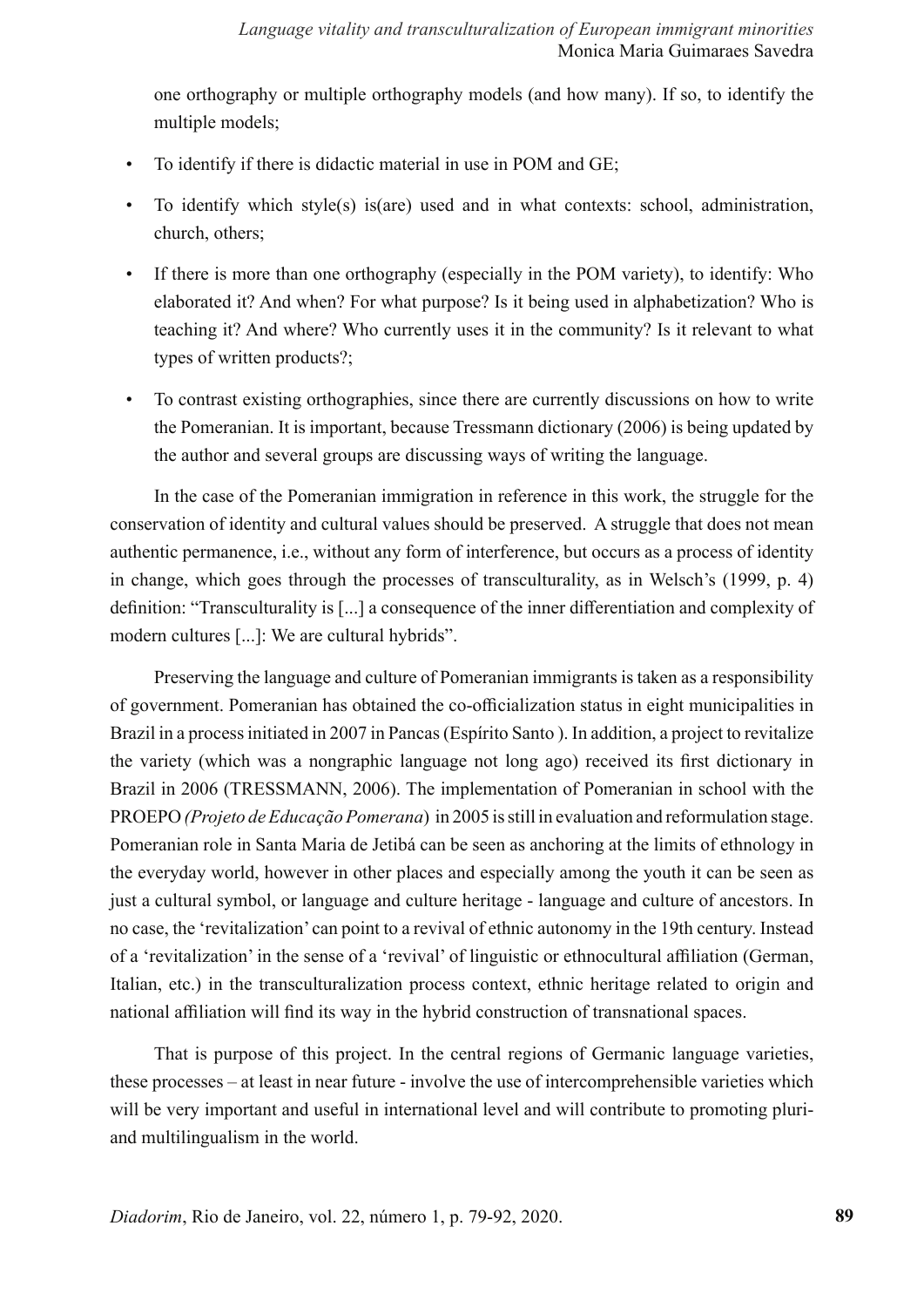### **References**

ARQUIVO PÚBLICO DO ESTADO DO ESPÍRITO SANTO. Arquivo Digital. *Imigrantes:* Contratos de Colonos (1859-1860). Disponível em <http://imigrantes.es.gov.br/html/contrato \_colonos.html>. Acesso em 17 jan. 2017.

BRASIL. *Decreto n° 7387, de 9 de dezembro de 2010*. Institui o Inventário Nacional da Diversidade Linguística e dá outras providências. Brasília, 2010. Disponível em <https:// www. planalto.gov.br/ccivil03/ato2007-2010/2010/decreto/d7387.htm>. Acesso em 09 ago. 2016.

BREMENKAMP, E. S. *Análise sociolinguística da manutenção da língua pomerana em Santa Maria de Jetibá, Espírito Santo.* 2014. 291f. Dissertação (Mestrado em Estudos Linguísticos) – Centro de Ciências Humanas e Naturais, Universidade Federal do Espírito Santo, Vitória, 2014.

ECKERT, P. *Linguistic variation as social practice*. Oxford: Blackwell, 2000.

FOERSTE, E. Cultura e Língua Pomeranas: Diálogos Interculturais sobre Ensino Bilíngue. In: Garcia, M. V. C. et al. (Org.), *Anais do Seminário Ibero-americano de Diversidade Linguística*. Brasília, DF: Iphan, 2016. p. 29-52.

FRANCESCHETTO, C. *Imigrantes no Espírito Santo*: base de dados da imigração estrangeira no Espírito Santo nos séculos XIX e XX*.* Vitória: Arquivo Público do Estado do Espírito Santo, 2014.

HARTWIG, A. V. G.. *Professores(as) Pomeranos(as***)**: Um estudo de caso sobre o Programa de Educação Escolar Pomerana - Proepo - desenvolvido em Santa Maria de Jetibá/ES. Dissertação (Mestrado em Educação). Universidade Federal do Espírito Santo, Vitória, 2011.

HÖHMANN, B. *Sprachplanung und Spracherhalt innerhalb einer pommerischen Sprachgemeinschaft*. Eine sociolinguistische Studie in Espírito Santo/Brasilien. Frannkfut: Peter Lang, 2011.

\_\_\_\_\_\_; SAVEDRA, M. M. G. Das Pommerische in EspíritoSanto: Ergebnisse und Perspektiven einer soziolinguistischen Studie. *In: Pandaemonium Germanicum*, São Paulo, n.18, p. 283-300, dez. 2011. Disponível em <http://www.revistas.usp.br/pg/ article/view/38123/40855>. Acesso em 01 nov. 2019.

HUFEISEN, B.; MARX, N. (Ed.). *EuroComGerm – Die sieben Siebe: Germanische Sprachen lesen lernen.* Aachen: Shaker Verlag, 2007.

IBGE. *Censo Demográfico da população do Espírito Santo 2010*. Disponível em: <http://www. ibge.gov.br/home/estatistica/populacao/censo2010/tabelas\_pdf/total\_populacao\_espirito\_ santo.pdf>. Acesso em 01 nov. 2019.

JUNGBLUTH, K. Doing Identities in Regional, National and Global Contexts: The Catalan Case in Spain. *In:*  $\vdots$  MEIERKORD, C. (Orgs.), *Identities im Migration Contexts*. Tübingen: Gunter Narr Verlag, 2007.

KOELER, E. *Uma professora pomerana e sua comunidade*. 2016, 202f. Dissertação (Mestrado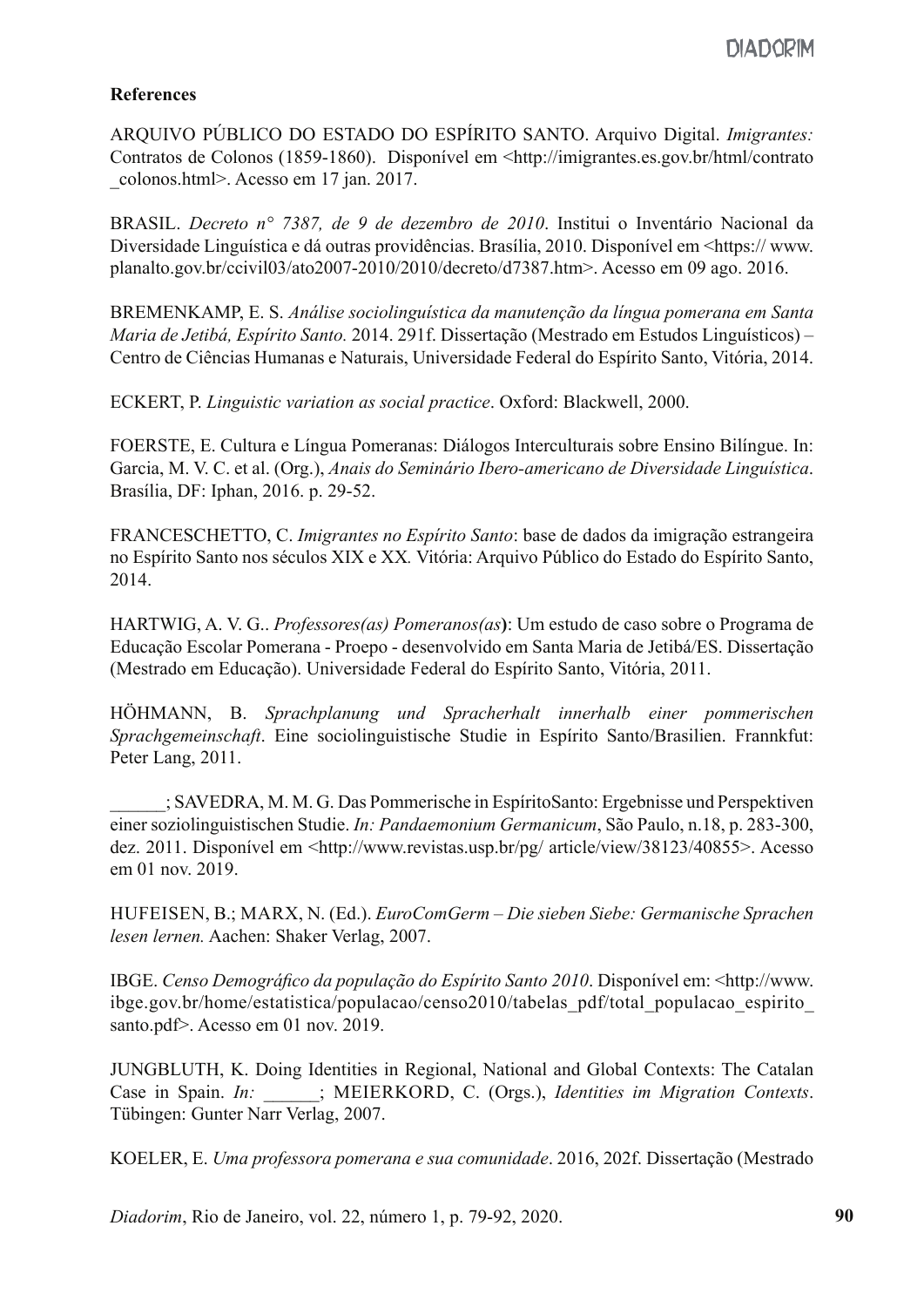em Educação) Universidade Federal do Espírito Santo, Vitória, 2016.

MARTINUZZO, J. A. *Germânicos nas terras do Espírito Santo.* Tradução de Helmar Reinhard Rölke. Vitória: Governo do Estado do Espírito Santo, 2009. Edição bilíngue Português e Alemão.

MAZZELLI, L. L. R. *Ações Glotopolíticas em Santa Maria de Jetibá – ES*: em evidência a Língua Pomerana. 2018. Dissertação (Mestrado em Estudos de Linguagem). Orientadora: Mônica Maria Guimarães Savedra. Programa de Pós-graduação em Estudos de Linguagem, Universidade Federal Fluminense, 2018.

MEISSNER, J.; MEISSNER, C.; KLEIN, H. G.; STEGMANN, T. EuroComRom-les sept tamis: lire les langues dès le départ. Avec une introduction à la didactique de l'intercomprehénsion. Aachen: Shaker Verlag, 2004.

MILROY, L.; LLAMAS, C. Social Networks. *In:* CHAMBERS, J. K.; TRUDGILL, P.; SCHILLING-ESTES, N., *The Handbook of Language Variation and Change*. Blackwell Publishing, 2013. p. 409-427.

OLIVEIRA, M. S. D. et alii. O conceito de português Afro-Indígena e a comunidade de Jurussaca. *In:* ORNELAS DE AVELAR, J.; LÓPEZ, L. A. (Eds.), *Dinâmicas afro-latinas*: língua (s) e história(s). Frankfurt am Main: Peter Lang, 2015. p. 149-178.

ORNELAS DE AVELAR, J.; LÓPEZ, L. A. (Eds.). *Dinâmicas afro-latinas*: língua (s) e história(s). Frankfurt amMain: Peter Lang, 2015.

\_\_\_\_\_\_. *Município*. Disponível em <http://www.pmsmj.es.gov.br/portal/o-municipio/>. Acesso em 01 nov. 2019.

RÖLKE, H. R.. *Descobrindo raízes: aspectos geográficos e culturais da Pomerânia.* Vitória: UFES. Secretaria de Produção e Difusão Cultural, 1996.

ROSENBERG, P.; JUNGBLUTH, K.; ZINKHAHN- RHOBODES, D. (Eds.). *Linguistic Construction of Ethnic Borders.* Frankfurt am Main: Peter Lang, 2015.

\_\_\_\_\_\_. Portugais brésilien et langues d'immigration au Brèsil: deux siècles d'histoire, de politique et de contact linguistique. *In:* MARTIN, E.V.; CHAVES DE MELLO, E.; JOBIM, J. L. *Dialogues France-Brésil*. Circulations – Représentations Imaginaires. Pau: Presses de l'Université de Pau et des Pays de l'Adour (PUPPA), 2018. p. 151-162.

\_\_\_\_\_\_; HÖHMANN, B. Das plurizentrische Deutsch in Brasilien und die regionale Koofizialisierung eines ostniederdeutschen Dialekts. *In:* SCHEIDER-WIEJOWSKI, K.; KELLERMEIER-REHBEIN, B.; HASELHUBER, J. (Orgs.). *Vielfalt, Variation und Stellung*  der deutschen Sprache. 1<sup>a</sup> ed. Berlin: De Gruyter Mouton, 2013. p. 411-426.

\_\_\_\_\_\_; PEREZ, G. M. H. Plurilinguismo: práticas linguísticas de imigrantes. *In: Revista Organon*, v. 32, n. 62, 2017.

\_\_\_\_\_\_; MAZZELLI L. A língua pomerana em percurso histórico brasileiro: uma variedade